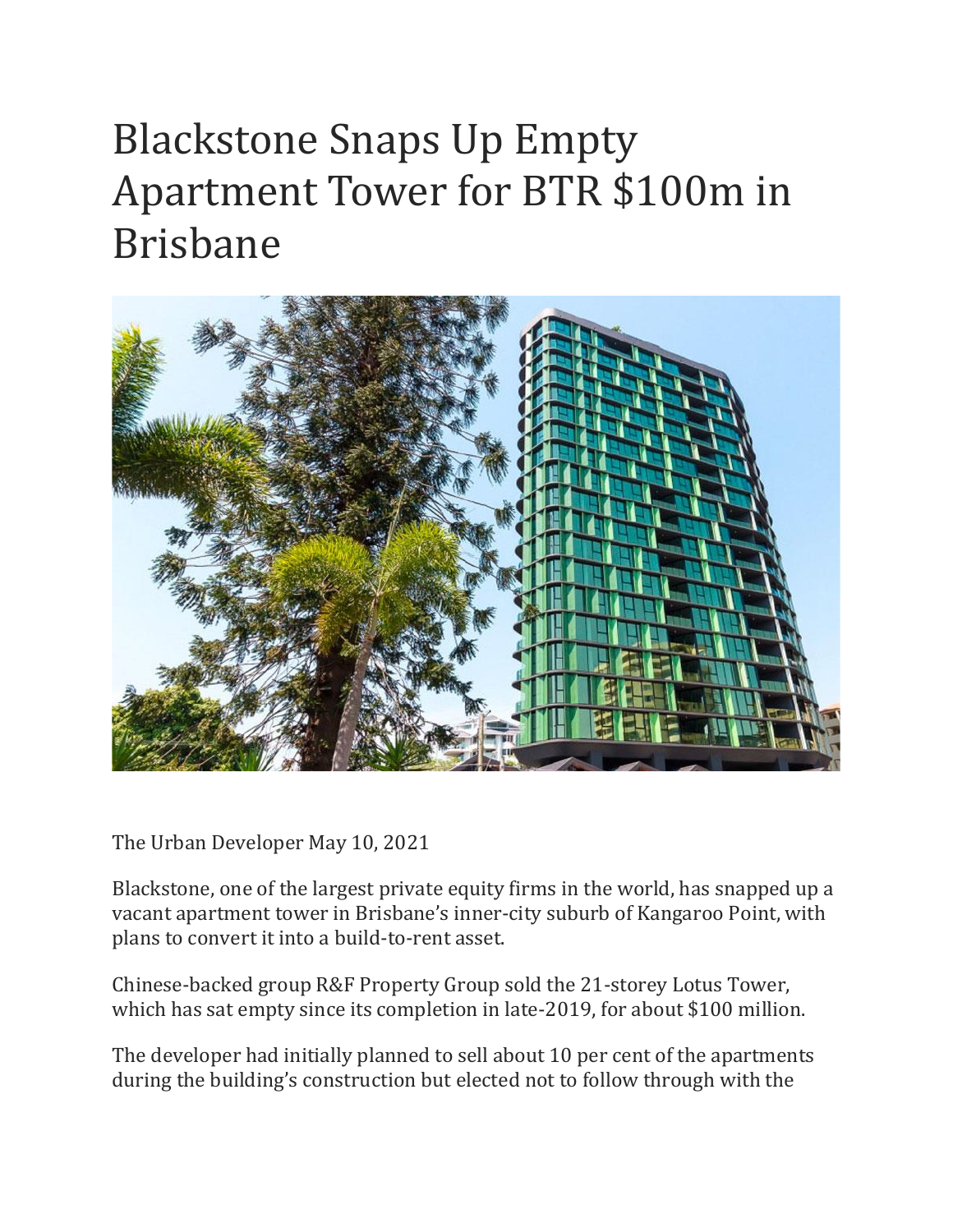marketing after receiving its final certification by a private certifier in September 2019.

"Due to Covid-19, we decided not to release Lotus Tower in 2020," R&F Property Australia deputy general manager Brad Carmichael told *The Urban Developer*.

"However, significant interest from large investors led to the decision to sell the building in one line this year."

The 200-apartment Lotus Tower is near the Kangaroo Point cliffs and has CBD, river and regional views as well as a 250sq m rooftop area.

The "high-end" apartment complex also offers amenities such as an infinity edge pool, sauna, private dining room, games room, media room, gym and innovative golf simulator.

The Guangzhou-headquartered and Hong Kong-listed developer is known for itS large international portfolio encompassing housing to hotels.

However in 2019 R&F Development Holdings, the flagship company of the group in Australia, posted a loss of \$22.47 million.

According to records filed with ASIC, the company's Hong Kong-based holding company provided \$160.48 million in loans during that year.

Blackstone, which has a global relationship with R&F, will now press forward with plans to convert the Kangaroo Point apartment tower, known to have unusual floor plates, into a build-to-rent asset.

"We believe Lotus Tower will be Brisbane's first integrated build-to-rent project delivered to the market, and with our development partners, R&F is proud to have created such a high-quality product," Carmichael said.

Blackstone emerged as one of the early entrants into Australia's nascent build-torent sector in 2019, striking a deal worth more than \$300 million with prominent Melbourne developer Beck Property Group

Its second build-to-rent project in Australia, the Caulfield Village project in Melbourne's southeastern suburbs, comprises 437 build-to-rent dwellings, a 3800sq m full-line Coles supermarket and 18 specialty shops.

The project is being delivered with Beck Property Group and Probuild.